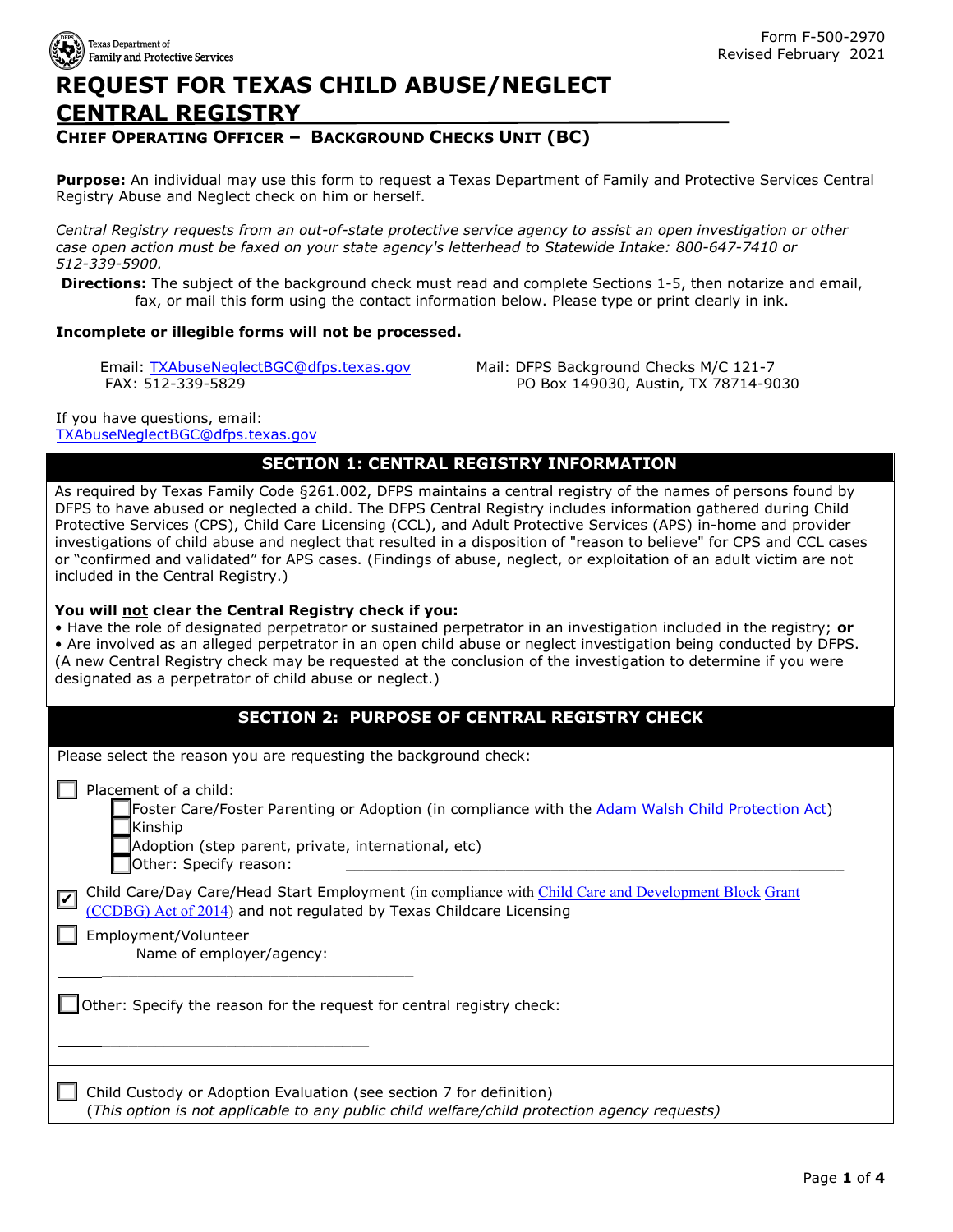

|                                                                                                                          | <b>SECTION 3: SUBJECT OF THE BACKGROUND CHECK</b>         |                                      |                                |                                     |  |
|--------------------------------------------------------------------------------------------------------------------------|-----------------------------------------------------------|--------------------------------------|--------------------------------|-------------------------------------|--|
| First Name:                                                                                                              | Please indicate N/A for sections that are not applicable. |                                      |                                |                                     |  |
|                                                                                                                          |                                                           | Middle Name (no initials):           |                                | Last Name(include any suffix used): |  |
|                                                                                                                          |                                                           |                                      |                                |                                     |  |
| List any other name combinations you use or have used in the past, including married and maiden names below.             |                                                           | No Middle Name                       |                                |                                     |  |
| If you do not provide every name, you may receive inaccurate results.                                                    |                                                           |                                      |                                |                                     |  |
| <b>Other First Names</b>                                                                                                 |                                                           |                                      |                                |                                     |  |
|                                                                                                                          |                                                           |                                      |                                |                                     |  |
|                                                                                                                          |                                                           |                                      |                                |                                     |  |
|                                                                                                                          |                                                           |                                      |                                |                                     |  |
|                                                                                                                          |                                                           |                                      |                                |                                     |  |
| <b>Other Middle Names:</b>                                                                                               |                                                           |                                      |                                |                                     |  |
|                                                                                                                          |                                                           |                                      |                                |                                     |  |
|                                                                                                                          |                                                           |                                      |                                |                                     |  |
|                                                                                                                          |                                                           |                                      |                                |                                     |  |
| Other Last Names:                                                                                                        |                                                           |                                      |                                |                                     |  |
|                                                                                                                          |                                                           |                                      |                                |                                     |  |
|                                                                                                                          |                                                           |                                      |                                |                                     |  |
|                                                                                                                          |                                                           |                                      |                                |                                     |  |
| <b>Current Mailing Address:</b>                                                                                          |                                                           | City:                                | State:                         | Zip Code:                           |  |
|                                                                                                                          |                                                           |                                      |                                |                                     |  |
|                                                                                                                          |                                                           |                                      |                                |                                     |  |
| Social Security Number:                                                                                                  | Date of Birth:                                            | Sex:                                 | Telephone number:              |                                     |  |
|                                                                                                                          |                                                           | Female                               |                                |                                     |  |
| Ethnicity:                                                                                                               | Race:                                                     | Male                                 |                                |                                     |  |
| Hispanic                                                                                                                 | White                                                     | Asian                                |                                |                                     |  |
| Non-Hispanic                                                                                                             | <b>Black</b>                                              |                                      | American Indian/Alaskan Native |                                     |  |
|                                                                                                                          | Native Hawaiian/Pacific Islander                          |                                      |                                |                                     |  |
| List any other city in Texas where you have lived (attach separate page as needed).                                      |                                                           |                                      |                                |                                     |  |
|                                                                                                                          |                                                           |                                      |                                |                                     |  |
|                                                                                                                          |                                                           |                                      |                                |                                     |  |
|                                                                                                                          |                                                           |                                      |                                |                                     |  |
|                                                                                                                          |                                                           |                                      |                                |                                     |  |
|                                                                                                                          |                                                           |                                      |                                |                                     |  |
|                                                                                                                          |                                                           |                                      |                                |                                     |  |
|                                                                                                                          |                                                           |                                      |                                |                                     |  |
|                                                                                                                          |                                                           |                                      |                                |                                     |  |
|                                                                                                                          |                                                           |                                      |                                |                                     |  |
|                                                                                                                          |                                                           |                                      |                                |                                     |  |
|                                                                                                                          |                                                           |                                      |                                |                                     |  |
|                                                                                                                          |                                                           |                                      |                                |                                     |  |
|                                                                                                                          |                                                           | <b>SECTION 4: RELEASE OF RESULTS</b> |                                |                                     |  |
|                                                                                                                          |                                                           |                                      |                                |                                     |  |
| As the subject of the request, you have the right to receive the results of this check and to share them with any third  |                                                           |                                      |                                |                                     |  |
| party. If this section is blank, DFPS will assume you do not want a copy of the results. If you would like a copy of the |                                                           |                                      |                                |                                     |  |
| results sent to you, please select the appropriate box.                                                                  |                                                           |                                      |                                |                                     |  |
| Subject's Email (preferred method):                                                                                      |                                                           |                                      |                                |                                     |  |
|                                                                                                                          |                                                           |                                      |                                |                                     |  |
| Mail (results will be sent to the mailing address listed in section 3).                                                  |                                                           |                                      |                                |                                     |  |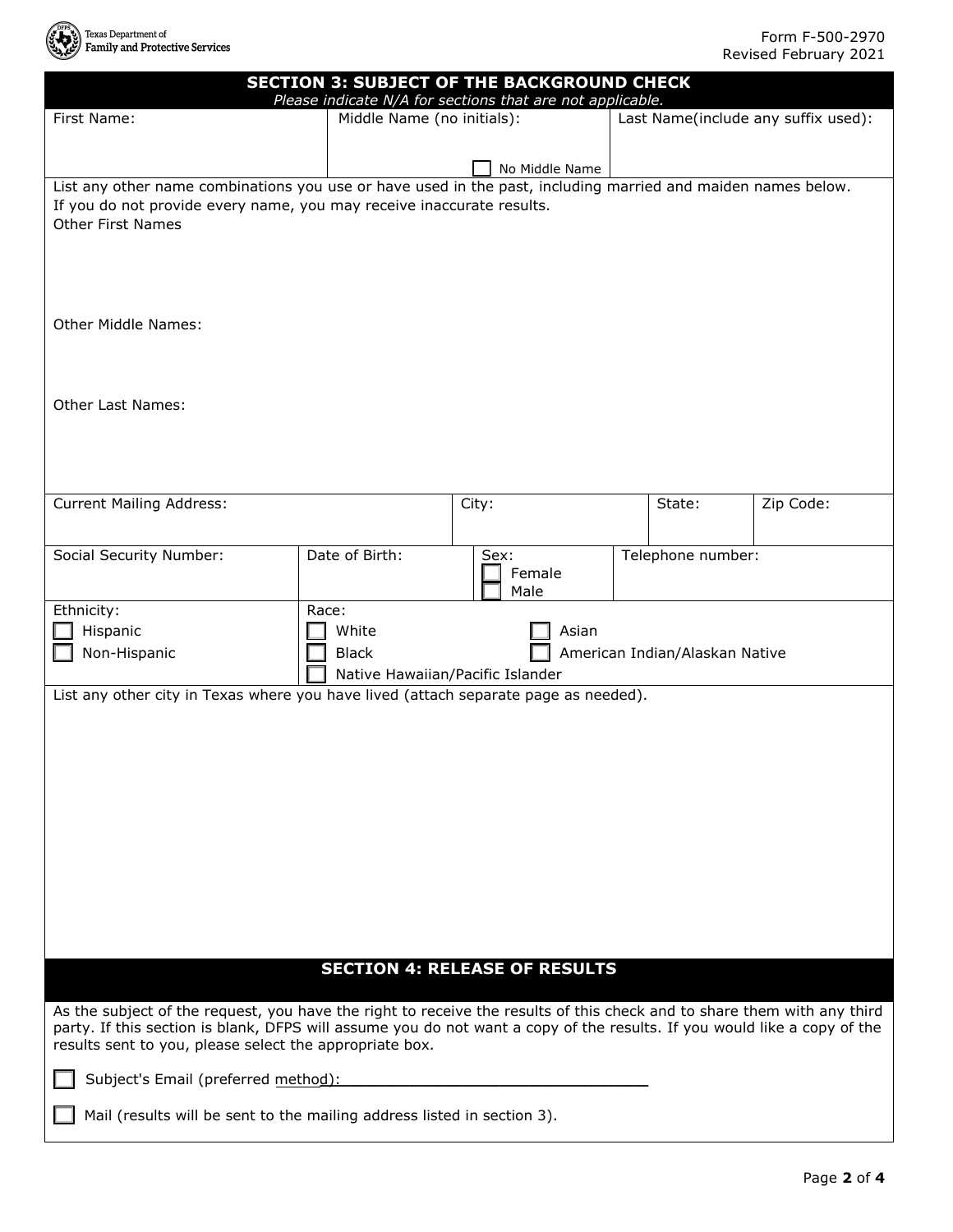### **SECTION 5: DESIGNEE**

**If the check results are clear**, you, as the subject of the background check request, can list another person in the space below to whom DFPS will send the cleared results.

**Exception for employment or volunteering**: For request purposes related to employment or volunteering, DFPS **cannot** release the results to any person other than you. Do not list a designee below if your request is for employment or volunteering purposes. If your request is for employment or volunteering purposes, be sure you indicated how you want your results sent to you in the box above.

However, **if the check results in a match**, DFPS will **only** send the results directly to the subject of the request.

**Exception for a child custody or adoption evaluation:** If the only exception would be if the request is submitted for a court ordered child custody or adoption evaluation as defined by the Texas Family Code (see Section 7 for complete detail). The court ordered evaluator must enter his or her information below to receive the results. **Exception for Adam Walsh and CCDBG requests**: A designee that is a representative of another state agency required to comply with the federal law of the Adam Walsh or CCDBG may receive a copy of the results if a copy of the designee's state employment ID is included with the request.

| Agency/Organization Name:       | Contact Name:       |              | Title:            |
|---------------------------------|---------------------|--------------|-------------------|
| TN Department of Human Services | <b>Basem Girgis</b> |              | Program Director  |
| Email Address:                  |                     |              | Telephone Number: |
| ccbackground.dhs@tn.gov         |                     | 615-253-4170 |                   |